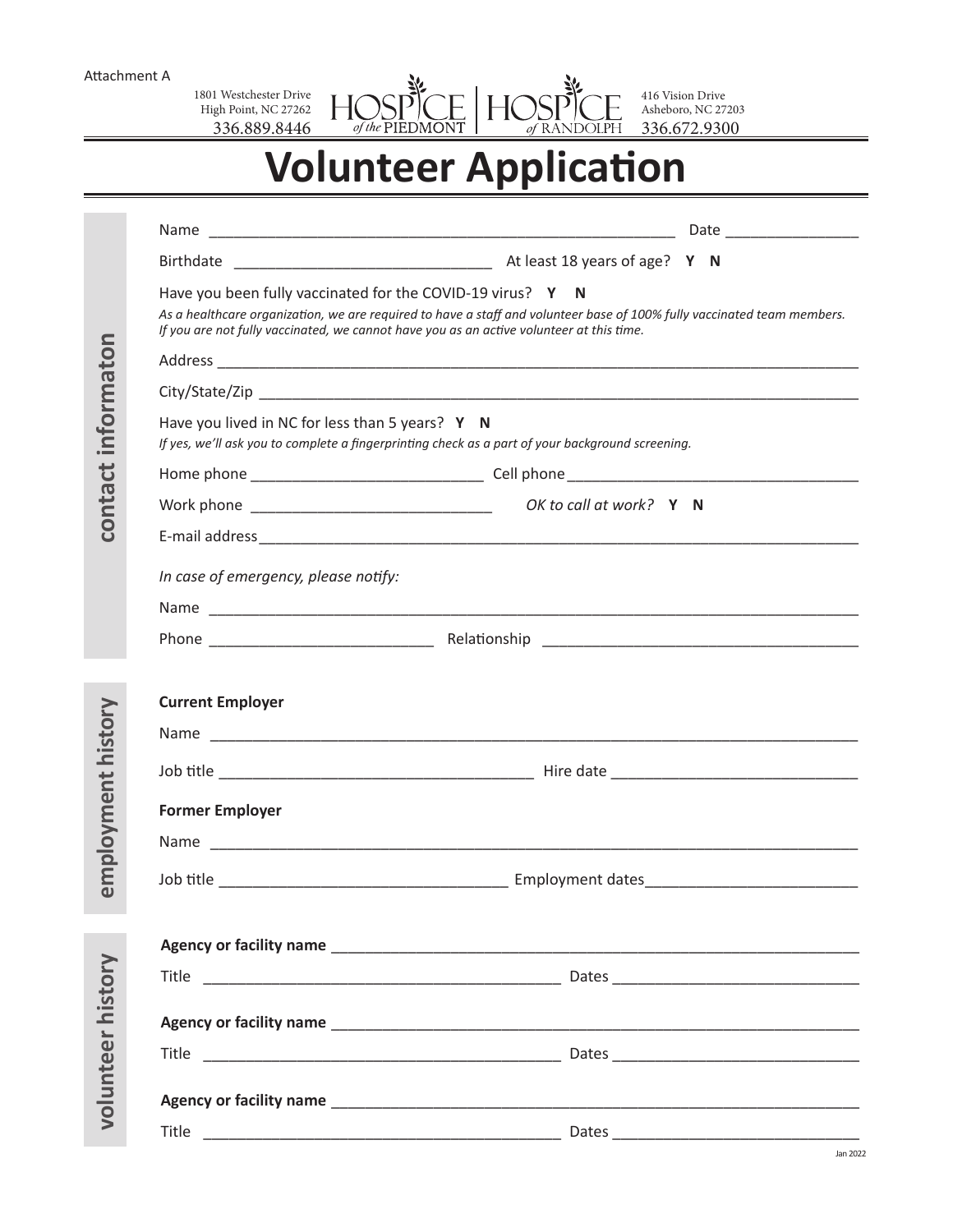| Please indicate which branch you prefer to volunteer:<br>______ Patient/Family Involvement<br>______ Transportation/Errand | _______ Asheboro ___________ High Point __________ No preference<br>Please indicate the area of volunteering which interests you most:                                                                                                                                                                                                                                                                                |                     |
|----------------------------------------------------------------------------------------------------------------------------|-----------------------------------------------------------------------------------------------------------------------------------------------------------------------------------------------------------------------------------------------------------------------------------------------------------------------------------------------------------------------------------------------------------------------|---------------------|
|                                                                                                                            |                                                                                                                                                                                                                                                                                                                                                                                                                       |                     |
|                                                                                                                            |                                                                                                                                                                                                                                                                                                                                                                                                                       |                     |
|                                                                                                                            |                                                                                                                                                                                                                                                                                                                                                                                                                       |                     |
|                                                                                                                            |                                                                                                                                                                                                                                                                                                                                                                                                                       |                     |
|                                                                                                                            | ______ Bereavement                                                                                                                                                                                                                                                                                                                                                                                                    | ______ Nursing Home |
|                                                                                                                            | ______ Special Events/Fundraising                                                                                                                                                                                                                                                                                                                                                                                     | ______ Office       |
| Tuck-in Calls                                                                                                              | ______ Community Events/Marketing                                                                                                                                                                                                                                                                                                                                                                                     | $\frac{1}{2}$ Vigil |
| ______ Hospice Home at High Point                                                                                          | ______ Randolph Hospice House                                                                                                                                                                                                                                                                                                                                                                                         |                     |
|                                                                                                                            | Please indicate the times of the day/week that you expect to be most available to volunteer:                                                                                                                                                                                                                                                                                                                          |                     |
| _____ Weekdays/daytime hours                                                                                               | ______ Weekdays/evening hours _______ Weekends                                                                                                                                                                                                                                                                                                                                                                        |                     |
|                                                                                                                            | Are you interested in volunteering your professional services? Yes No No                                                                                                                                                                                                                                                                                                                                              |                     |
|                                                                                                                            |                                                                                                                                                                                                                                                                                                                                                                                                                       |                     |
|                                                                                                                            | Have you ever applied for a job with or been employed by this organization? Yes ________ No _______<br>In order to assist us in arriving at a decision about your volunteer placement, Hospice of the Piedmont,<br>Inc. requires three references. Please give complete addresses, including city, state and zip code. All<br>references received will be held in confidence and are not accessible to the volunteer. |                     |
|                                                                                                                            | Name                                                                                                                                                                                                                                                                                                                                                                                                                  |                     |
|                                                                                                                            |                                                                                                                                                                                                                                                                                                                                                                                                                       |                     |
|                                                                                                                            |                                                                                                                                                                                                                                                                                                                                                                                                                       |                     |
|                                                                                                                            |                                                                                                                                                                                                                                                                                                                                                                                                                       |                     |
|                                                                                                                            |                                                                                                                                                                                                                                                                                                                                                                                                                       |                     |

Name \_\_\_\_\_\_\_\_\_\_\_\_\_\_\_\_\_\_\_\_\_\_\_\_\_\_\_\_\_\_\_\_\_\_\_\_\_\_\_\_\_\_\_\_\_\_\_\_\_\_\_\_\_\_\_\_\_\_\_\_\_\_\_\_\_\_\_\_\_\_\_\_\_\_\_\_

Address \_\_\_\_\_\_\_\_\_\_\_\_\_\_\_\_\_\_\_\_\_\_\_\_\_\_\_\_\_\_\_\_\_\_\_\_\_\_\_\_\_\_\_\_\_\_\_\_\_\_\_\_\_\_\_\_\_\_\_\_\_\_\_\_\_\_\_\_\_\_\_\_\_\_\_

Relationship \_\_\_\_\_\_\_\_\_\_\_\_\_\_\_\_\_\_\_\_\_\_\_\_\_\_\_\_\_\_\_\_\_\_\_ Phone \_\_\_\_\_\_\_\_\_\_\_\_\_\_\_\_\_\_\_\_\_\_\_\_\_\_\_\_

references **references**

**volunteer interests & availability**

volunteer interests & availability